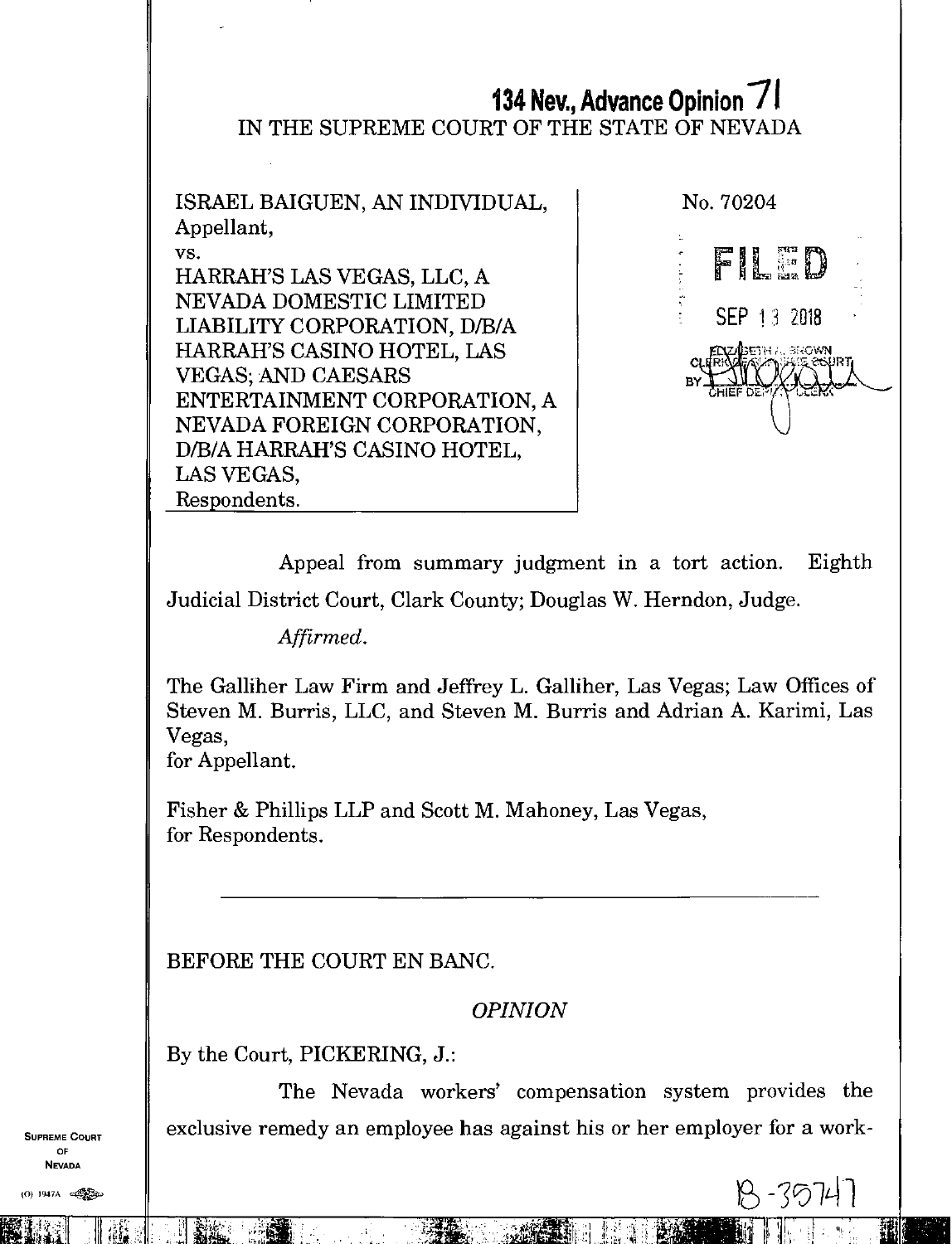related injury. This case requires us to decide whether an injury arising from an employer's failure to provide medical assistance to an employee suffering a stroke arose out of and in the course of the employment. We hold that it did. Because an employee's sole remedy for such an injury is workers' compensation, we affirm summary judgment for the employer.

I.

Israel Baiguen was suffering a stroke when he arrived for work as a Harrah's houseperson. Baiguen parked his car in the employee-only parking garage and met with coworkers on the second floor of the garage about 15 minutes before his shift. His coworkers noted that he was drooling and unresponsive to questions. He then went with a coworker to the employee-only clock-in area at the housekeeping office in the basement of Harrah's, where he walked around disoriented, then waited in line to receive his keys and radio for his shift. While Baiguen waited for his keys and radio, his immediate supervisor asked him a question; when Baiguen did not respond, the coworker said that Baiguen was "not good." Observing that Baiguen was drooling, and that his face was drooping, the supervisor notified a manager that Baiguen was "not fine." The manager told Baiguen that he could not work, and when the coworker volunteered to help Baiguen, the manager allowed the coworker to find Baiguen a ride home.

Baiguen never left the employee-only areas of Harrah's to begin his shift. Two coworkers on the outgoing shift drove Baiguen home, unlocked his front door for him, helped him change clothes, and then left after about 30 minutes. Baiguen remained in the apartment for two days until his girlfriend stopped by, discovered that he was unable to talk and drooling, and drove him to the hospital.

SUPREME COURT OF NEVADA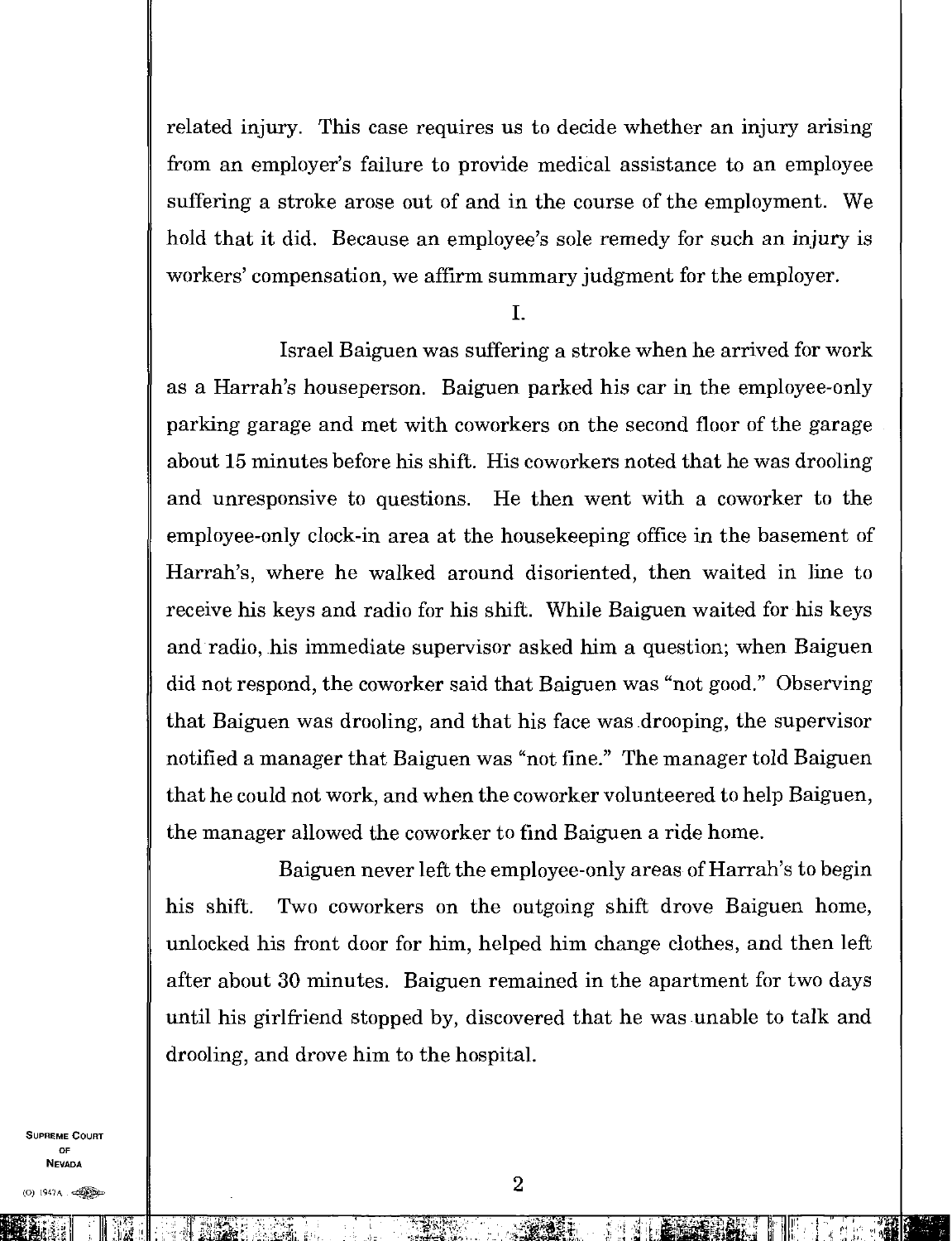The only FDA-approved treatment for Baiguen's type of stroke at the time was a blood-clot-busting medication called tissue plasminogen activator (t-PA). As a diabetic, Baiguen had an approximately three-hour window after exhibiting stroke symptoms for the t-PA to be administered. When timely administered, t-PA increases by 30 percent the chance that a patient will fully recover from the stroke with minimal or no disability. Even so, t-PA carries a risk of internal bleeding and death; the drug is not a guaranteed fix, but rather a way to help improve a stroke victim's chances of recovery. Baiguen did not receive t-PA following his stroke, because he was not treated within the three-hour window.

Baiguen sued Harrah's in district court for failure to aid him during the "golden window" of diagnostic and treatment opportunity. The district court granted summary judgment to Harrah's, finding that Baiguen's exclusive remedy was workers' compensation, because the injury occurred in the workplace and arose out of his employment with Harrah's. Baiguen appealed and the case was transferred to the court of appeals. The court of appeals reversed. We granted Harrah's petition for review, vacated the decision of the court of appeals, and affirm the district court's summary judgment order.

## II.

We review a district court's grant of summary judgment de novo. *Wood v. Safeway, Inc.,* 121 Nev. 724, 729, 121 P.3d 1026, 1029 (2005). Summary judgment is appropriate if the evidence "show [s] that there is no genuine issue as to any material fact and that the moving party is entitled to a judgment as a matter of law." NRCP 56. "[T] he evidence, and any reasonable inferences drawn from it, must be viewed in a light most favorable to the nonmoving party." *Wood,* 121 Nev. at 729, 121 P.3d at 1029.

SUPREME COURT OF NEVADA

,i1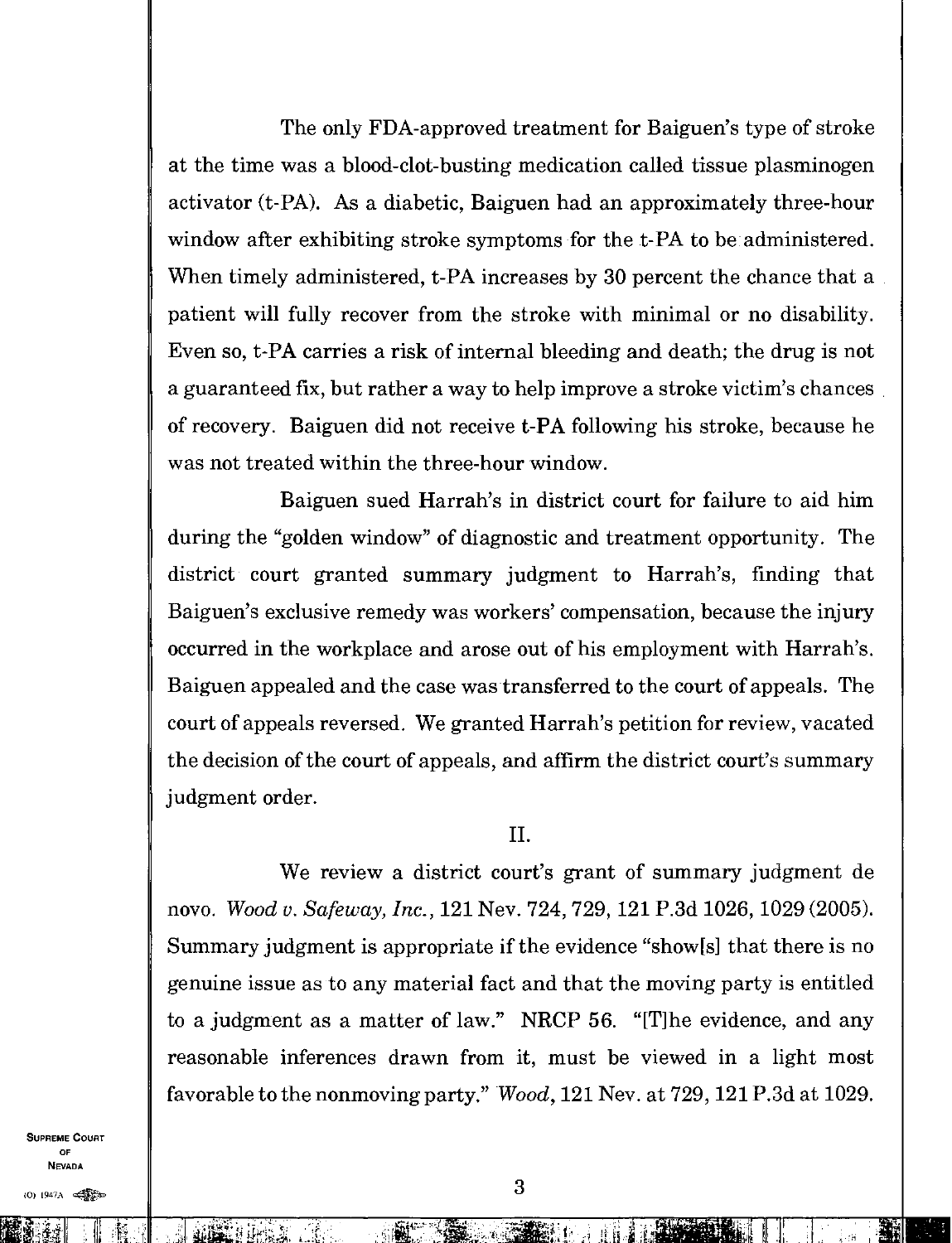The Nevada Industrial Insurance Act (NIIA) provides the exclusive remedy for an employee against his employer when the employee sustains an injury "arising out of and in the course of the employment." NRS 616A.020(1); *see Wood,* 121 Nev. at 732, 121 P.3d at 1031 ("The NIIA provides the exclusive remedy for employees injured on the job, and an employer is immune from suit by an employee for injuries 'arising out of and in the course of employment."). In exchange for the NITA provisions and protections, covered employees and employers give up their common law remedies and defenses for workplace injuries. NRS 616A.010(3) (workers' compensation is "based on a renunciation of the rights and defenses of employers and employees recognized at common law"); *see also Millersburg Military Inst. v. Puckett,* 260 S.W.3d 339, 341 (Ky. 2008) ("Workers' compensation is a statutory creation under which workers and employers agree to forego common law remedies/liability for workplace injuries  $\dots$ "). Thus, when an employee's injury occurs within the course of the employment and arises out of the employment, the employer is liable under the NIIA, and the employee may not sue the employer in court for negligence.

## A.

Baiguen argues that Harrah's failure to respond to his stroke did not occur within the course of his employment, and therefore is not covered by workers' compensation, because he had not clocked in yet and his symptoms prevented him from performing any work duties. "[Whether an injury occurs within the course of the employment refers merely to the time and place of employment, *i.e.,* whether the injury occurs at work, during working hours, and while the employee is reasonably performing his or her duties." *Wood,* 121 Nev. at 733, 121 P.3d at 1032. But there is no

SUPREME COURT OF NEVADA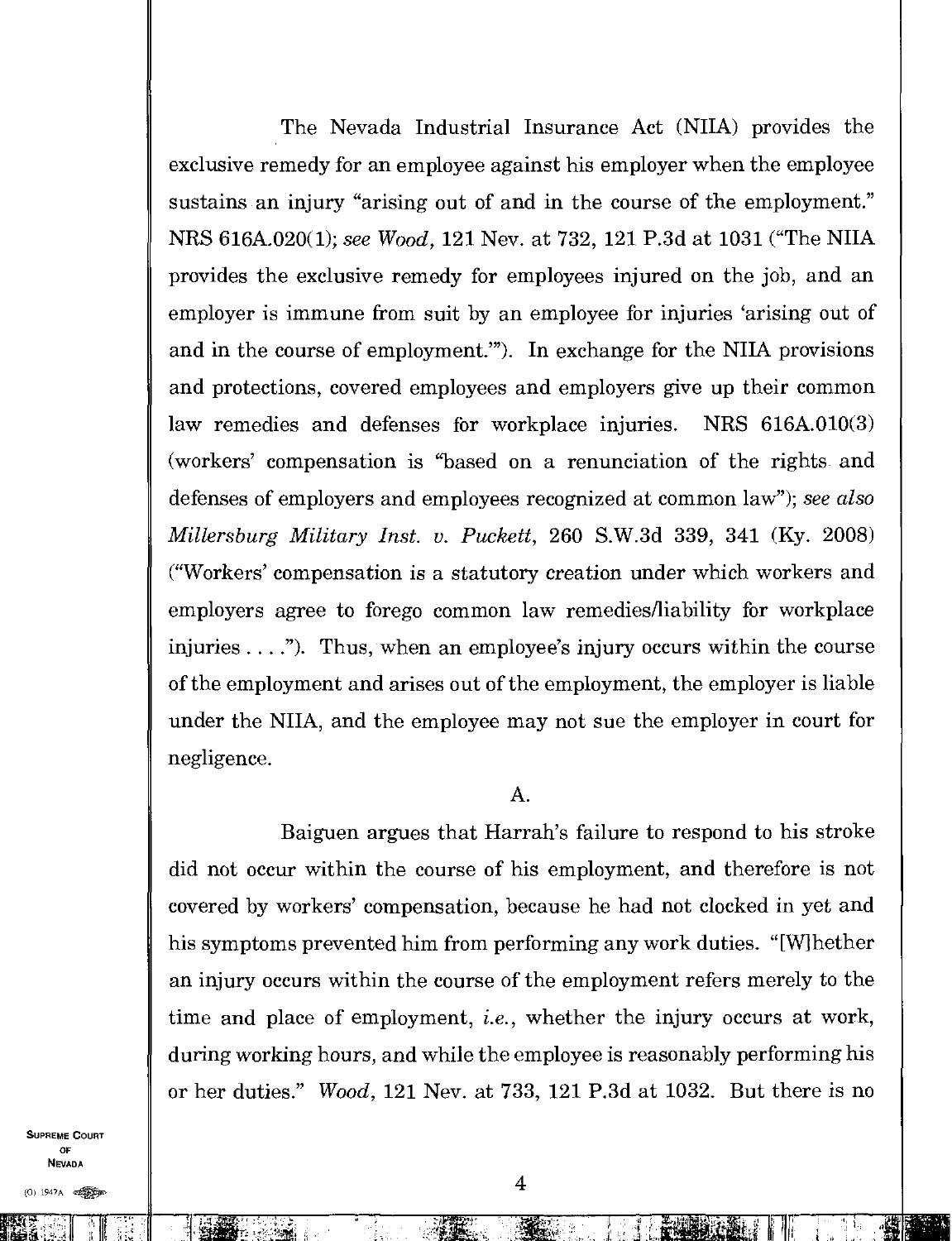requirement that the employee actually be capable of performing job duties or be actively engaged in those job duties at the time of the injury for it to occur in the course of employment. *See, e.g., Dugan v. Am. Express Travel Related Servs. Co.,* 912 P.2d 1322, 1330 (Ariz. Ct. App. 1995) (rejecting employee's argument that she could not be in the course of employment when she was incapacitated due to a brain injury). And even accepting Baiguen's allegation that he did not clock in for work,<sup>1</sup> it remains undisputed that Baiguen was on Harrah's premises at his regularly scheduled time to work and that he was in line to receive his radio and keys when Harrah's approved the plan to have two coworkers drive him home.

In *Mirage v. Cotton,* we held that "injuries sustained on the employer's premises while the employee is proceeding to or from work, within a reasonable time, are sufficiently connected with the employment to have occurred 'in the course of employment." 121 Nev. 396, 400, 116 P.3d 56, 58 (2005), *quoting Norpac Foods, Inc. v. Gilmore,* 867 P.2d 1373, 1376 (Or. 1994). There, a woman tripped over a curb and injured her ankle walking from her employer's parking lot to the entrance of the employer's building ten minutes before her shift. *Id.* Here, Baiguen parked in the

SUPREME COURT OF NEVADA

 $\mathbb{Z}[\mathbb{M}]$  .

<sup>&</sup>lt;sup>1</sup>The parties dispute whether Baiguen clocked in to work. In Harrah's reply to Baiguen's opposition to the motion for summary judgment, Harrah's attached an affidavit from an employee that Baiguen clocked in on the day in dispute. Baiguen refutes this by pointing to evidence not in the record and statements by witnesses who claimed not to know whether Baiguen clocked in. While this may not create a genuine dispute of material fact, *see Wood,* 121 Nev. at 732, 121 P.3d at 1031 (recognizing that the nonmoving party must show more than "that there is some metaphysical doubt" and cannot rely on "gossamer threads of whimsy, speculation, and conjecture"), we need not decide whether it does because the remaining undisputed facts are sufficient to establish that Baiguen's injury occurred in the course of his employment.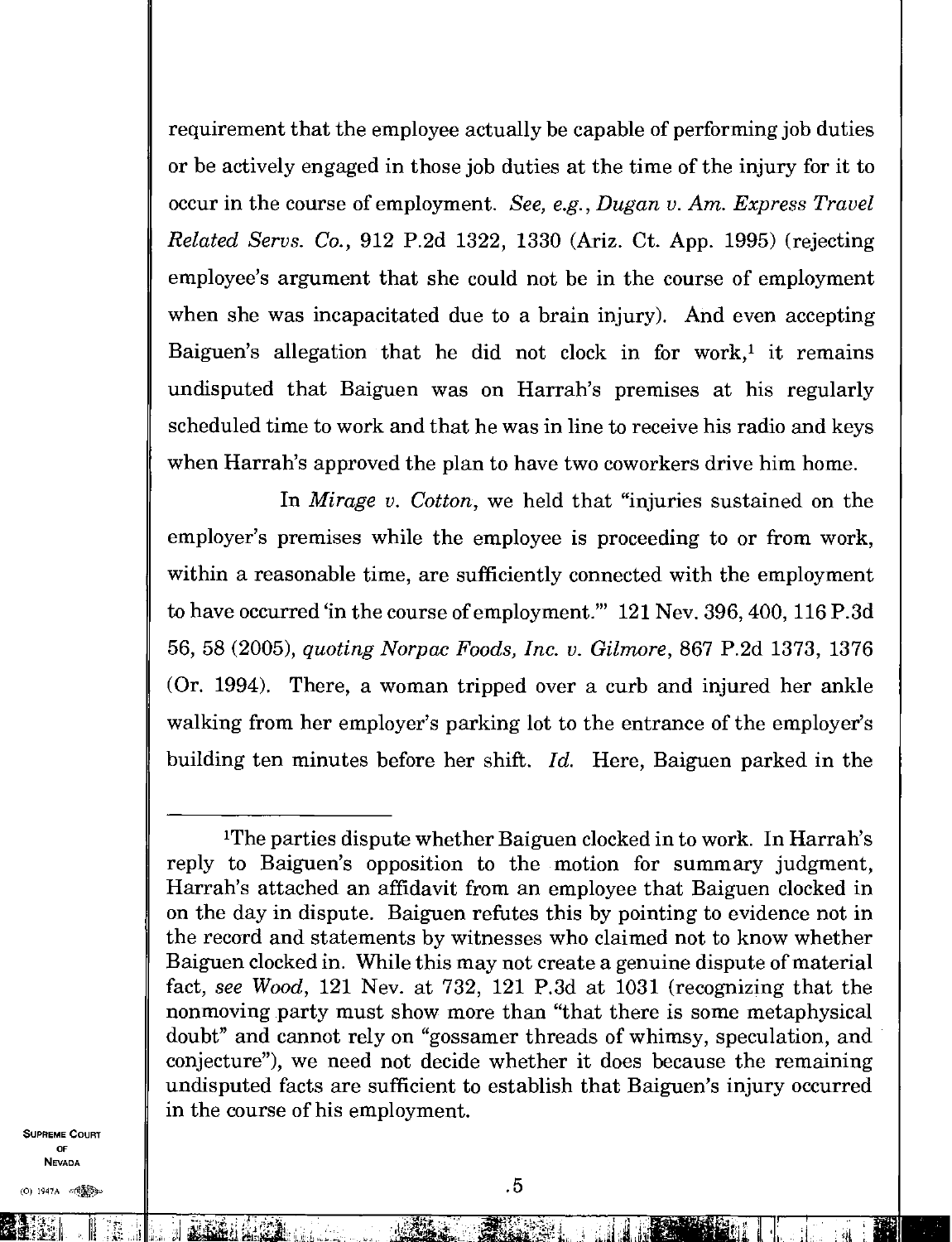Harrah's employee lot, walked to an area where employees typically gather before their shift, entered the back area of the building where employees clock in, and got in line to receive his radio and keys as his shift was about to begin. Under *Cotton,* Harrah's alleged failure to aid Baiguen occurred in the course of Baiguen's employment.

## B.

Baiguen also argues that his injury did not arise out of his employment. An injury arises out of the employment "when there is a causal connection between the employee's injury and the nature of the work or workplace." *Wood,* 121 Nev. at 733, 121 P.3d at 1032. It is not enough that an employee was at work and suffered an injury. *See Rio Suite Hotel & Casino v. Gorsky,* 113 Nev. 600, 605, 939 P.2d 1043, 1046 (1997) ("merely being at work and suffering an injury" is insufficient to show that the injury arose out of the employment). Rather, "the employee must show that 'the origin of the injury is related to some risk involved within the scope of employment." *Rio All Suite Hotel & Casino v. Phillips*, 126 Nev. 346, 350, 240 P.3d 2,5 (2010) (quoting *Mitchell v. Clark Cty. Sch. Dist.,* 121 Nev. 179, 182, 111 P.3d 1104, 1106 (2005)). If the injury "is not fairly traceable to the nature of the employment or workplace environment, then the injury cannot be said to arise out of the claimant's employment." *Gorsky,* 113 Nev. at 604, 939 P.2d at 1046.

1.

An employee might encounter three types of risks at work: (1) employment; (2) personal; and (3) neutral. *See Phillips,* 126 Nev. at 351, 240 P.3d at 5. Employment risks arise out of the employment. *Id.* They are solely related to the employment and include obvious industrial injuries. *Id.; see also* 1 Arthur Larson and Lex K. Larson, *Larson's Workers'* 

SUPREME COURT OF NEVADA

 $(0)$  1947A  $\bigotimes$ 

 $\frac{1}{\sqrt{2}}$  ,  $\frac{1}{\sqrt{2}}$  ,  $\frac{1}{\sqrt{2}}$  ,  $\frac{1}{\sqrt{2}}$ 

**"Fi: Winter 1 (1)**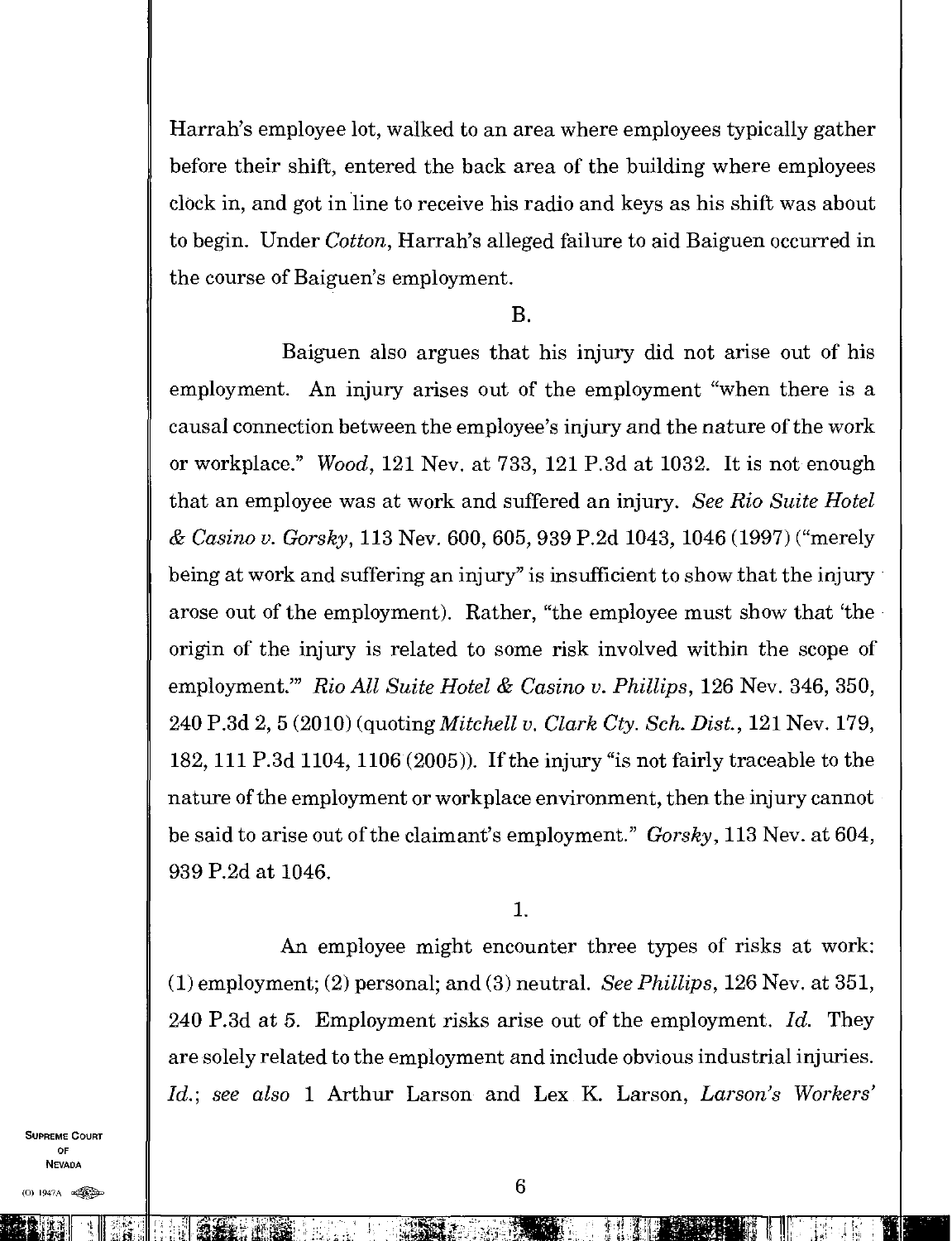*Compensation Law \\.* 4.01, at 4-2 (rev. ed. 2017) (classic employment risks include "machinery breaking, objects falling, explosives exploding, tractors tipping, fingers getting caught in gears, excavations caving in, and so on" as well as "occupational diseases").

On the other hand, personal risks do not arise out of the employment. *Phillips,* 126 Nev. at 351, 240 P.3d at 6. Personal risks include injuries caused by personal conditions and illnesses, such as falling at work due to "a bad knee, epilepsy, or multiple sclerosis." *Phillips,* 126 Nev. at 351, 240 P.3d at 5; *see also* Larson, *supra §* 4.02, 4-2 (examples of personal risks include dying a natural death, the effects of disease or internal weakness, and death by "mortal personal enemy").

Finally, a neutral risk is a risk that is neither an employment risk nor a personal one, such as a fall that is not attributable to premise defects or a personal condition. *Phillips,* 126 Nev. at 351, 240 P.3d at 5; *see also* Larson, *supra §* 4.03, at 4-2 (examples of neutral risks include "hit by a stray bullet out of nowhere, bit by a mad dog, stabbed by a lunatic running amuck," acts of God, and unknown causes). A neutral risk arises out of the employment if the employee was subjected to a greater risk than the general public due to the employment. *See Phillips,* 126 Nev. at 353, 240 P.3d at 7 (adopting the increased-risk test).

Under some circumstances, the risk may be mixed. A mixed risk is "a personal cause and an employment cause combine to produce the harm" Larson, *supra §* 4.04, at 4-3. A classic example of an injury from a mixed risk is "a person with a weak heart who dies because of strain occasioned by the employment." *Id.* A mixed risk arises out of the employment if the employment risk was a contributing factor in the injury. *Id.* 

SUPREME COURT OF NEVADA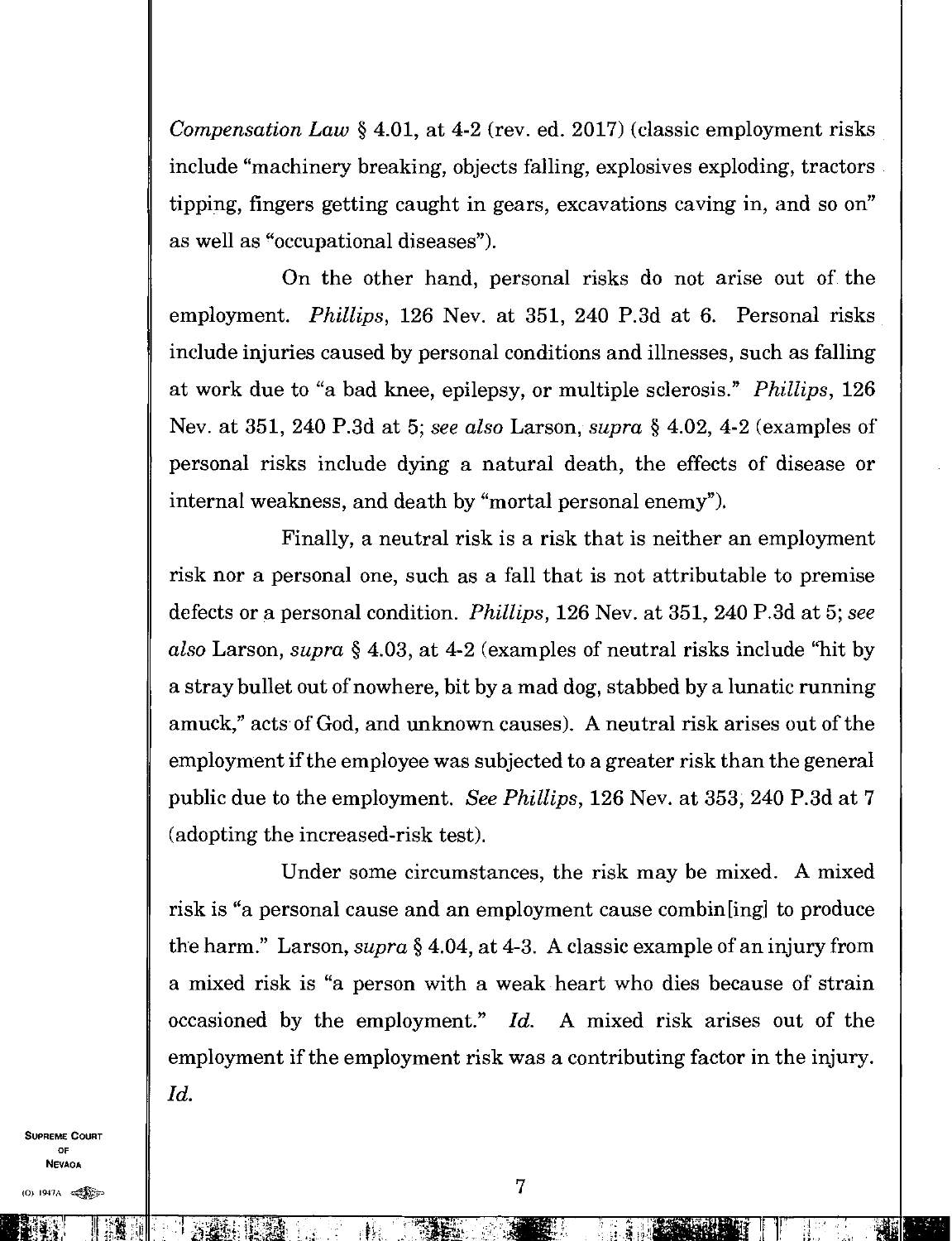Both parties agree that Baiguen's employment at Harrah's did not cause his stroke. They disagree, however, about whether Baiguen's alleged injuries in this suit—the lost chance of recovery and the exacerbated effects of his stroke due to delayed medical assistance—constituted a personal risk, a neutral risk, or an employment risk. Baiguen argues that his injuries were a personal risk, and therefore did not arise out of his employment, which would allow him to sue Harrah's in tort and avoid the workers' compensation bar. He alternatively argues that even if it was a neutral risk, the injuries did not arise out of the employment because he faced the same risk that Harrah's would not come to his aid as any other Harrah's guest or visitor. Conversely, Harrah's argues that Baiguen's alleged injury is the lost chance of recovery due to Harrah's alleged failure to properly train employees or obtain medical assistance for Baiguen—an employment risk.

Baiguen urges a neutral risk analysis, but the personal origin of his stroke defies a neutral risk analysis. *See* Larson, *supra §* 7.04(1)(b), at 7-28 ("Whenever personal disease or weakness contributes to the [injury], an entirely new set of rules comes into play, since the risk is no longer neutral but either personal or, perhaps, 'mixed.'"). A neutral risk is a risk that is not related to either a personal risk or an employment risk; it is not a risk that is a combination of a personal risk and an employment risk. *See Id. §* 4.03, at 4-2 (defining neutral risks as "of *neither* distinctly employment nor distinctly personal character") (emphasis added). We conclude that Baiguen's alleged injuries are the result of a mixed risk—the personal risk that he could have a stroke, and the employment risk that if he had a stroke at work his employer might fail to render appropriate aid. *See id. §* 4.04, at 4-3.

SUPREME COURT OF NEVADA

(0) 1947A

I irtg 911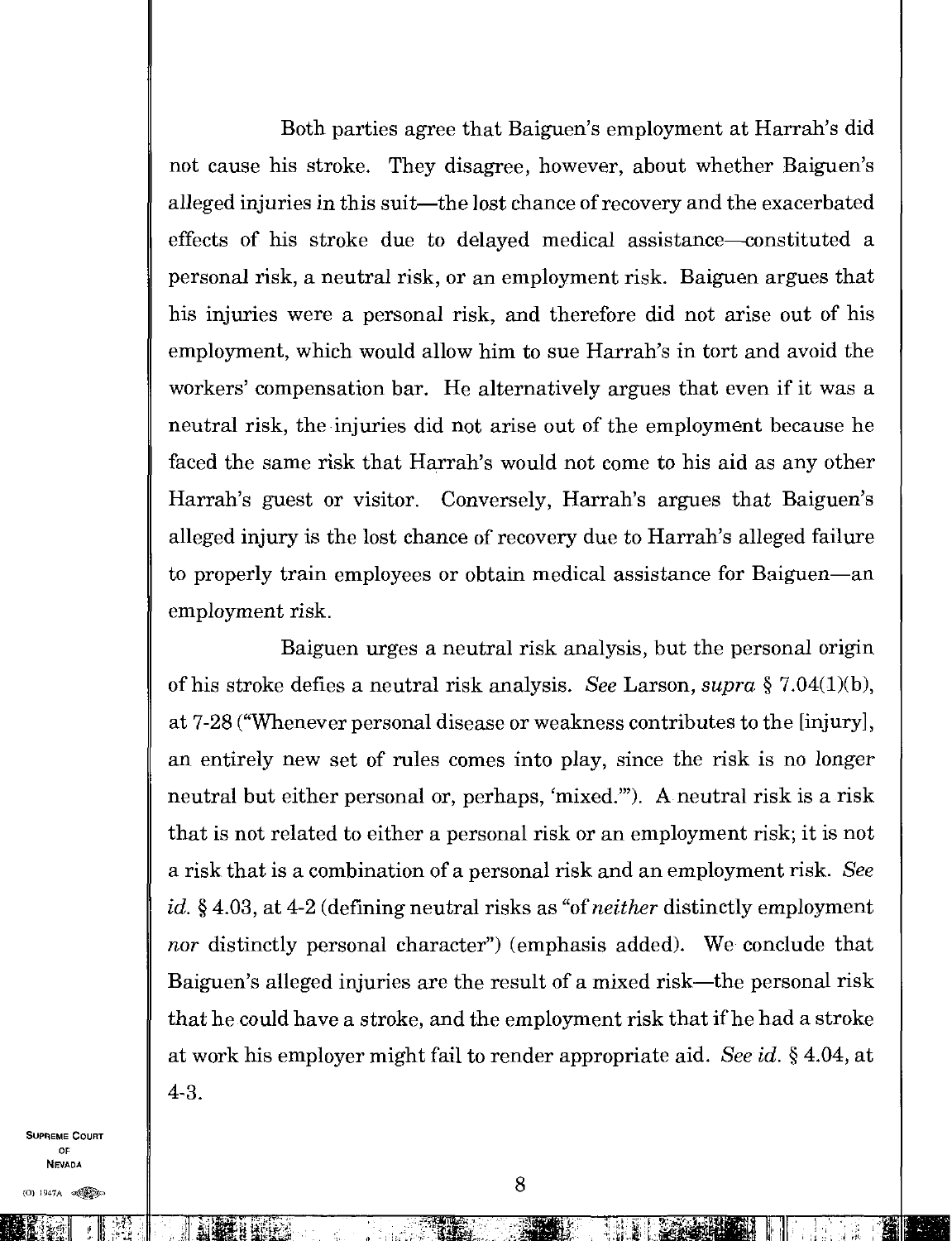Baiguen's stroke itself constituted a personal risk. But his claim is not that Harrah's caused his stroke; rather, that its inadequate response to his stroke symptoms cost him his window of treatment opportunity, turning a treatable medical incident into a catastrophic injury. That Harrah's might respond inadequately to Baiguen's stroke in the workplace, due to inadequate workplace policies, procedures, or training, or fail to follow existing policies, procedures, and training, is a risk related to Baiguen's employment. Such inadequate policies, procedures, and training are conditions of the workplace akin to well-recognized physical hazards, like the risk that the injury from a painter's stroke will be worsened by falling off a ladder, or an epileptic cook who suffers a seizure and burns himself on a stove. *See, e.g., Dudley v. Victor Lynn Lines, Inc.,* 161 A.2d 479, 486 (N.J. 1960). Thus, where an injury at work was exacerbated by the absence of (or failure to adhere to) a policy, procedure, or the necessary training to allow other employees to properly respond to such an injury, the workplace contributed to the injury and it arose out of the employment. *Id.*  at 487 ("In these situations, the parallel operative facts are (1) a non-workconnected injury, (2) a common-law duty arising in another to take care to procure medical aid, (3) non-procurement of that aid for a reason related to the employment, and  $(4)$  resulting [injury].").

For example, in *Dugan,* an employee with a history of heart problems suffered a "heart event" at work. 912 P.2d at 1325. But when her coworkers tried to call 9-1-1 they could not reach the emergency dispatcher, because, unknown to them, the employer had blocked 9-1-1 "in favor of an in-house emergency number." *Id.* Because the coworkers could not summon emergency help, medical assistance was delayed and the employee suffered irreversible brain damage from prolonged oxygen deprivation. *Id.* 

SUPREME COURT OF NEVADA

kg.

<sup>11</sup><sup>1</sup> ; I iii d <sup>I</sup>Tic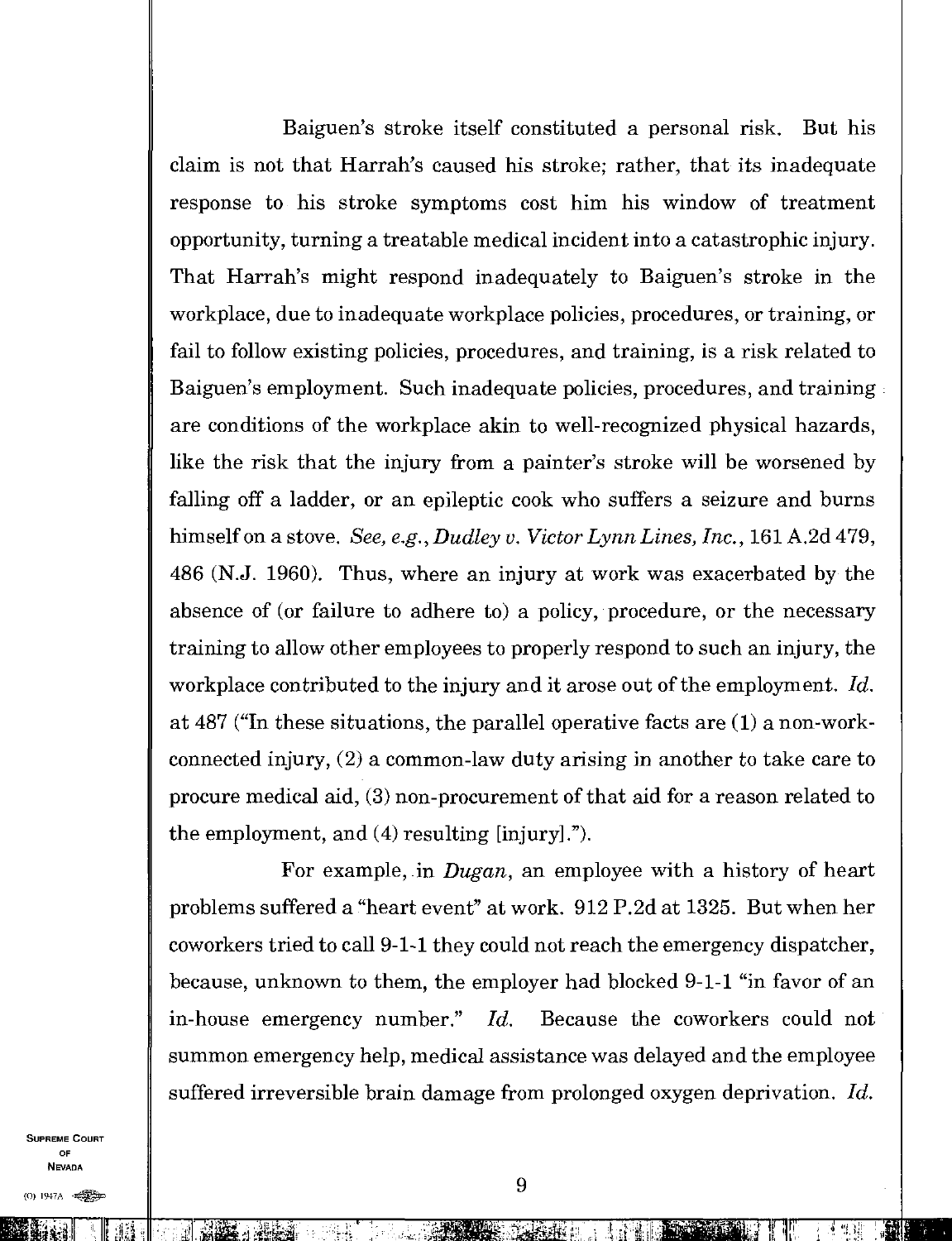The court held that "[w]hen an industrial injury aggravates a pre-existing physical condition or combines with the pre-existing condition to produce an additional injurious effect, the employee is entitled to [workers] compensation for losses attributable to the further harm." *Id.* at 1329. By blocking any calls to 9-1-1, the employer delayed the employee's necessary medical treatment, which aggravated or contributed to the brain injury from the employee's personal heart condition. *Id.* 

Similarly, Baiguen alleges that decisions by Harrah's employees exacerbated the effects of his stroke and cost him a 30-percent chance of recovery by preventing timely administration of the t-PA medicine. Just as the employer's decision in *Dugan* to block 9-1-1 access, Harrah's negligence, if any, was inextricably linked to Harrah's workplace conditions, including its policies, procedures, and training related to recognizing and providing medical assistance for medical events occurring in the workplace.

2.

"In Nevada, as under the common law, strangers are generally under no duty to aid those in peril." *Lee v. GNLV Corp.,* 117 Nev. 291, 295, 22 P.3d 209, 212 (2001). But "where a special relationship exists between the parties," the law may impose an affirmative duty. *Id.* The relationship between an employer and its employee is one of those special relationships. *Id.* While its exact contours are disputed, the duty, by its very nature, arises out of the employer-employee relationship. *See Handzel v. Kane-Miller Corp.,* 614 N.E.2d 206, 208 (Ill. App. Ct. 1993) (because "there is no duty at common law to provide aid to an injured person . . . [w]hatever duty [the defendants] owed the decedent must necessarily arise out of the employeremployee relationship"). And where the duty is breached, the injury

SUPREME COURT OF NEVADA  $N_{EVADA}$ <br>
(O) 1947A  $\ll 10$ 

NEST DIE NEST DIE NEST ALS DER EINER EINER EINE EIN DER EINER EINE EINE EINER EINER EINER EINER EINER EINER EI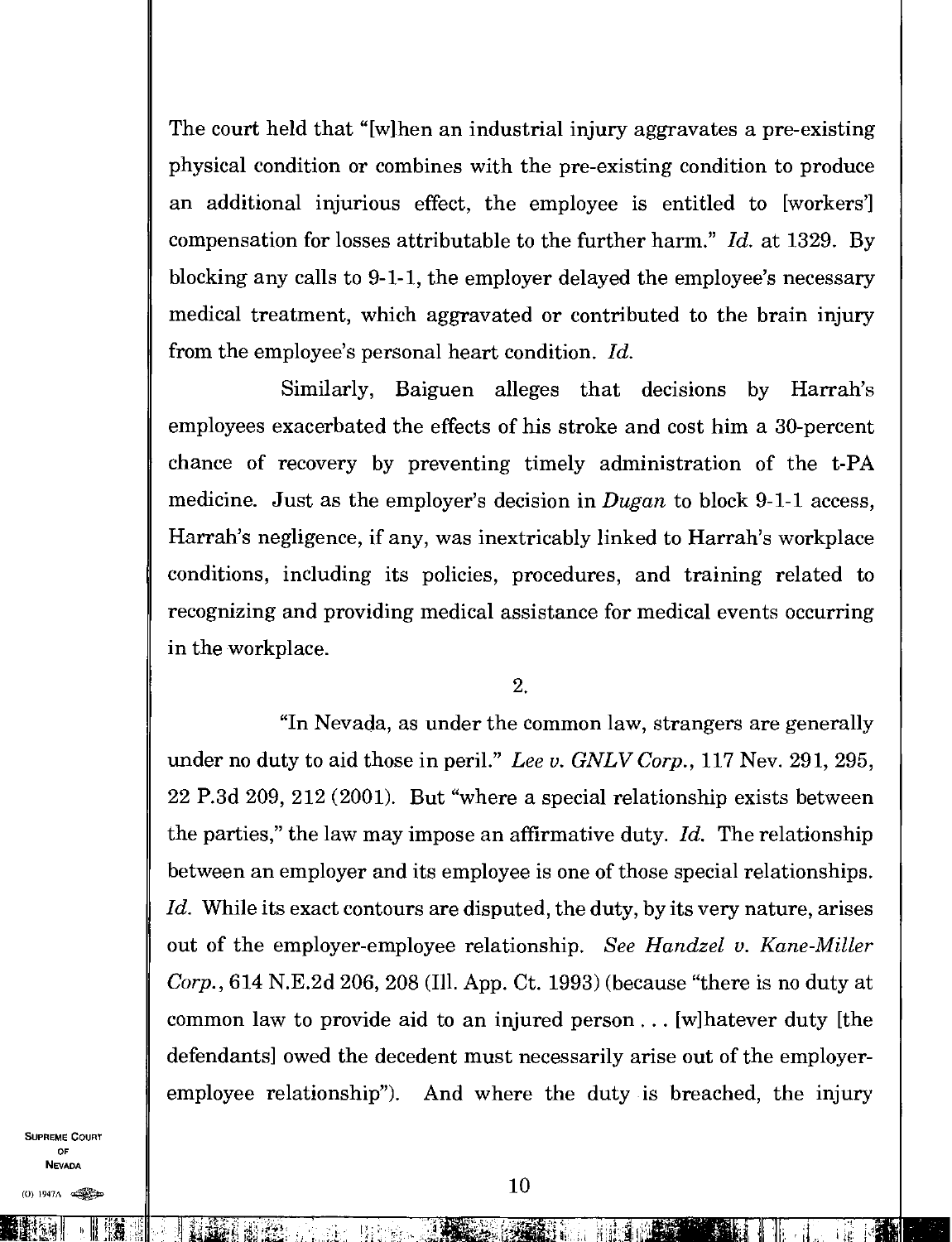resulting from the breach arises out of the employment. *See Vand. Univ. v. Russel,* 556 S.W.2d 230, 231 (Tenn. 1977) (explaining that an employer's negligent failure to render aid "[w]hen an employee becomes helpless in the course of employment due to illness or other cause not related to his employment" arises out of the employment); *Dudley,* 161 A.2d at 488 ("The breach of the assumed duty was the realization of a risk of the employment in exactly the same way as is a breach of the duty to render or procure emergency medical aid. And, in just the same way, [an injury] resulting from such breach of duty arises out of the employment.").

Baiguen claims that his injury does not arise out of his employment because Harrah's owed him the same duty under our law as any other person on Harrah's premises. *See Lee,* 117 Nev. at 296-97, 22 P.3d at 212 (discussing special relationships that create a duty to render aid to those in peril, such as innkeeper-guest, employer-employee, and restaurateur-patron). Even accepting this assertion as true, it is inapposite given that Baiguen's stroke occurred in an employee-only area and while in the course of his employment. *See Blakeslee v. Platt Bros. & Co.*, 902 A.2d 620, 625 (Conn. 2006) ("Compensability also may not be denied simply because the plaintiff could have been exposed to a similar risk of injury from the administration of aid had he suffered the seizure outside of work."). Baiguen was not a hotel guest or a restaurant patron; he was at Harrah's to work. And when he showed up for work, he remained in areas restricted to employees, where his only opportunity for aid was from his employer, Harrah's, or his coworkers. Under the facts before us, any duty on Harrah's part to render aid to Baiguen would have arisen out of the employeremployee relationship, not another special relationship such as innkeeperguest or restaurateur-patron. *See Lee,* 117 Nev. at 296-97, 22 P.3d at 212.

SUPREME COURT OF NEVADA

(O) 1947A 电图

II 1E1 EziE